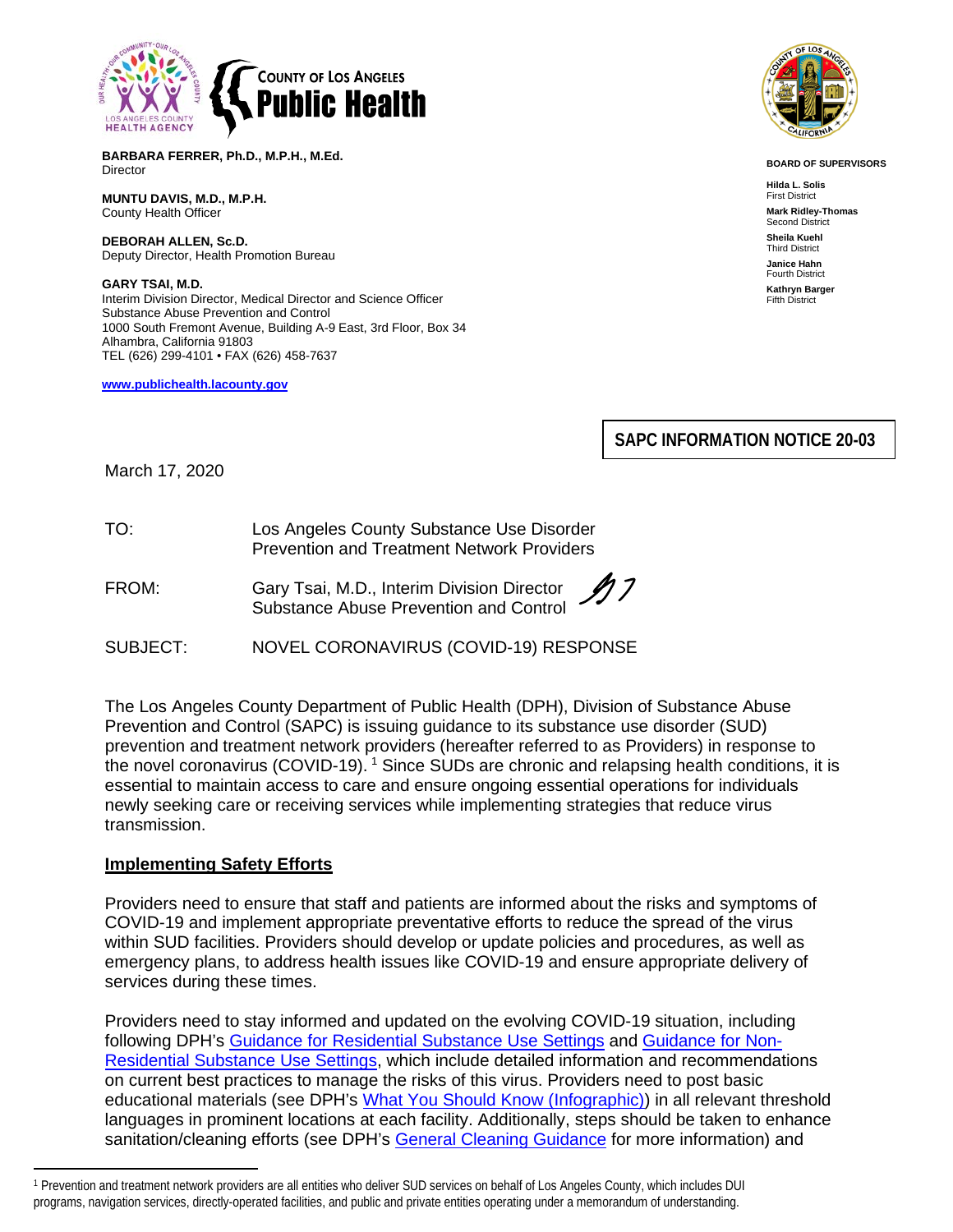Network Providers March 17, 2020 Page 2 of 5

reduce proximity of individuals between each other, particularly in residential/inpatient settings (see DPH's [Guidance for Residential Substance Use Settings\)](http://publichealth.lacounty.gov/media/Coronavirus/GuidanceResidentialSubstanceUse.pdf). More information is available on the [DPH COVID-19 webpage.](http://publichealth.lacounty.gov/media/Coronavirus/)

#### **Assessing for Medical Stability**

To balance SUD service needs and community health, individuals who are medically stable should continue to be considered for medically necessary substance use services. This includes individuals who are exhibiting symptoms that overlap with COVID-19 (e.g., cough, fever, shortness of breath) and who could be appropriately isolated in accordance with DPH guidance. This is because the benefits of receiving SUD services may outweigh the risks. For example, individuals with un- or under-treated SUDs may not return to care and suffer morbidity or mortality as a result of their substance use, and/or exacerbate community spread if they were turned away from needed residential SUD treatment as opposed to being isolated in a residential setting. However, medically unstable individuals should always be immediately referred to appropriate health care services.

#### **Maintaining Access to Services**

*Primary Prevention*: Suspend or postpone major outreach and group activities and programs. If individual-level activities and programs are offered, consider temporarily transitioning to telephone instead of in-person interactions. The Work Plan can be modified to replace nonessential services with program planning, training, and development work, particularly if school sites are closed or due to required service suspension. See DPH's [Guidance for Non-Residential](http://publichealth.lacounty.gov/media/Coronavirus/GuidanceNonResSubstanceUse.pdf)  [Substance Use Settings](http://publichealth.lacounty.gov/media/Coronavirus/GuidanceNonResSubstanceUse.pdf) for more detailed information.

*Driving Under the Influence (DUI)*: DUI programs may suspend educational and group counseling sessions until March 31, 2020, but should continue to be open for business for enrollments and face-to-face interviews that can be conducted per social distancing guidelines. See DPH's [Guidance for Non-Residential Substance Use Settings](http://publichealth.lacounty.gov/media/Coronavirus/GuidanceNonResSubstanceUse.pdf) for more detailed information.

*Client Engagement and Navigation Services (CENS)*: Continue delivery of navigation and connection services at co-locations where the facility remains open. If a site is closed, the Adult Services Unit must approve any alternate location (e.g. CENS Area Office) in advance to allow for continued payment. Telephone services can temporarily be used for screening, connection, and follow-up. If services are delivered at an alternate location, or services are delivered via telephone, make sure this is documented in the notes section of the Service Connection Log. See DPH's [Guidance for Non-Residential Substance Use Settings](http://publichealth.lacounty.gov/media/Coronavirus/GuidanceNonResSubstanceUse.pdf) for more detailed information.

*Treatment*: Continue to deliver medically necessary treatment services and use telephone or telehealth options, as applicable. If the patient is unable to continue participation at the frequency outlined in the Treatment Plan, document the change in a Progress Note and include the expected timeframe. If the change becomes permanent, a Treatment Plan update will be required. Opioid Treatment Programs (OTP) may offer take-home dosing, even if minimum treatment standards are not met, at the discretion of their Medical Director if an exception is submitted to the federal Substance Abuse and Mental Health Services Administration (SAMHSA) and Department of Health Care Services (DHCS), and should consider this option to minimize risks related to COVID-19 when appropriate.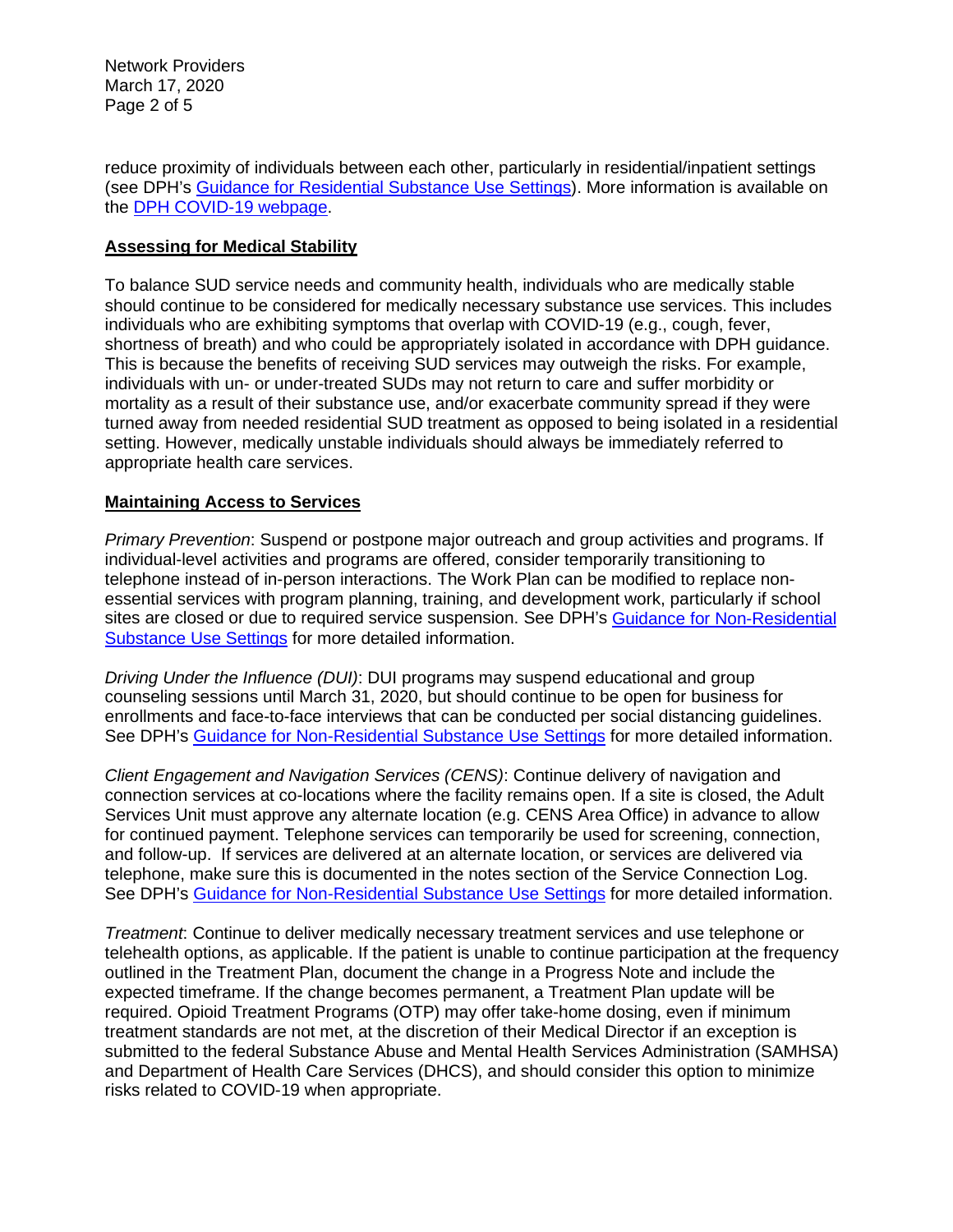Network Providers March 17, 2020 Page 3 of 5

Providers need to report to SAPC if a client/patient or staff tests positive for COVID-19 by submitting the Incident Report Form to **sapcmonitoring@ph.lacounty.gov** within one business day. Additionally, residential and inpatient programs are required to report if any client/patient or staff tests positive for COVID-19 to DHCS within one business day

See applicable DPH for [Guidance for Residential Substance Use Settings](http://publichealth.lacounty.gov/media/Coronavirus/GuidanceResidentialSubstanceUse.pdf) and [Guidance for](http://publichealth.lacounty.gov/media/Coronavirus/GuidanceNonResSubstanceUse.pdf)  [Non-Residential Substance Use Settings](http://publichealth.lacounty.gov/media/Coronavirus/GuidanceNonResSubstanceUse.pdf) for additional more detailed information.

*Note: Whenever possible ensure that group participants are at least six feet apart to reduce possibility of transmission.*

## **Alternate Service Options**

To encourage continued patient participation and reduce COVID-19 transmission, providers can deliver services using one of the following options:

*Telephone***:** DPH-SAPC already allows treatment providers to use the telephone to deliver crisis intervention, individual counseling, collateral services, case management, and recovery support services when the mode of delivery (e.g., telephone) and consent agreement is indicated in a Progress Note or Miscellaneous Note (see page 80 of Provider Manual for more details). Telephone services can also be offered in primary prevention and CENS office settings during this COVID-19 emergency period. The requirement that calls originate from a DMC certified site has been suspended during this COVID-19 emergency period.

*Telehealth*: Providers who are capable of delivering telehealth services in accordance with the Department of Health Care Services (DHCS) Mental Health and Substance Use Disorder Information Notice [\(MHSUDS 18-011\)](https://www.dhcs.ca.gov/services/MH/Documents/Information%20Notices/IN%2018-%20Network%20Adequacy/MHSUDS_IN_18-011_Network_Adequacy.pdf) inclusive of other DHCS [Medi-Cal Policy](https://www.dhcs.ca.gov/provgovpart/Pages/Telehealth.aspx) or federal Health [and Human Services emergency telehealth guidelines](https://www.hhs.gov/hipaa/for-professionals/special-topics/emergency-preparedness/notification-enforcement-discretion-telehealth/index.html) may do so immediately. Allowable staff positions may deliver telehealth services (i.e., assessment, crisis intervention, individual counseling, collateral services, case management, recovery support services, group counseling, and patient education) in any location that maintains patient confidentiality and patients may participate in telehealth services at any location of their choice. Mode of service delivery (e.g., telehealth) and patient consent agreement must be indicated in the progress or miscellaneous note. To ensure compliance with regulations, submit the Telehealth Attestation Form within 30 days of initiating telehealth services to Daniel Deniz, Chief of the Contract Management and Compliance Unit at [ddeniz@ph.lacounty.gov](mailto:ddeniz@ph.lacounty.gov) and [sapcmonitoring@ph.lacounty.gov.](mailto:sapcmonitoring@ph.lacounty.gov)

## **Site Closures or Service Reductions**

Accessing SUD services during this public health crisis may be more critical for some patients to reduce the risk of relapse. Providers must ensure that services described in your SAPC Agreement, with the considerations and allowances described in this document, remain in effect. In accordance with the SUSPENSION OR TERMINATION FOR DEFAULT section of your agreement, the County may suspend or terminate a contract if the contractor fails to perform any contracted services.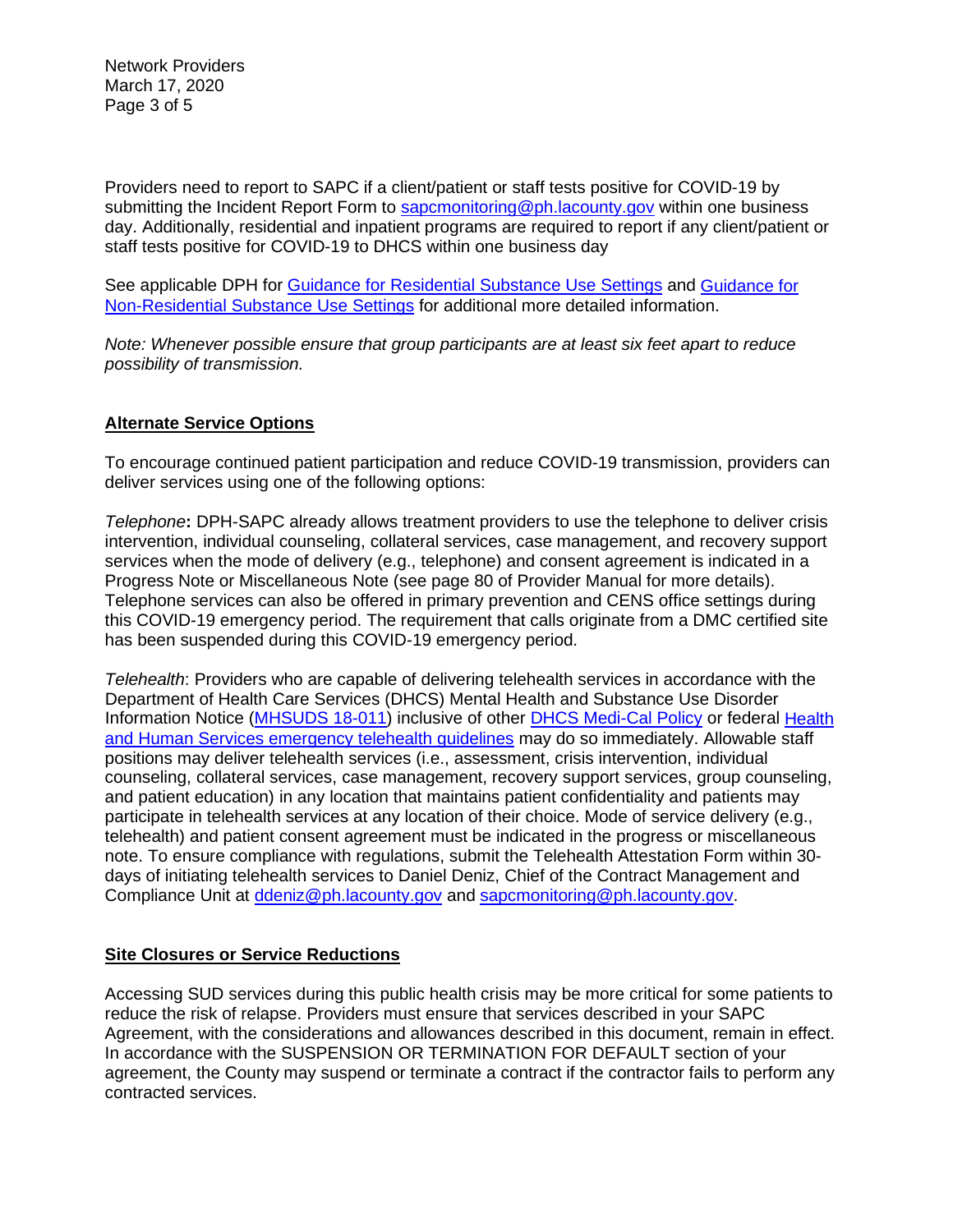Network Providers March 17, 2020 Page 4 of 5

If workforce shortages or other COVID-19 related issues necessitate site closures or service reductions that cannot be appropriately addressed through telehealth or telephone services, which includes suspension of new admissions or reduced services for enrolled patients, submit an electronic letter addressed to Dr. Gary Tsai, Interim Division Director, but emailed to Daniel Deniz at [ddeniz@ph.lacounty.gov](mailto:ddeniz@ph.lacounty.gov) prior to, or immediately upon changes, that outlines the emergency procedures and duration. DPH-SAPC's Contract Management and Compliance Unit will reach out to the impacted provider and sites.

# **Funding and Lost Revenue**

The federal government is in the process of identifying options to address lost revenue for small businesses impacted by COVID-19. DHCS is communicating with counties on allowable administrative options. Currently, local efforts are focused on determining which services (e.g., primary prevention, CENS) can be modified to support sustained revenue; what alternate service options (e.g., telephone, telehealth) can maintain fee-for-service revenue sources while supporting patient care; and how changes in administrative oversight (e.g., extended deadlines, delayed audits) could ease clinical and programmatic responsibilities. Supplementing lost revenue has not been approved at this time.

## **Compliance Monitoring**

DPH-SAPC will conduct desk reviews instead of onsite monitoring visits during this COVID-19 emergency period, except to conduct critical oversight as it relates to issues such as health and safety or extensive noncompliance issues. DPH-SAPC will not issue citations or disallowances if it is documented that DMC timeframes could not be adhered to due to the patient's inability to attend services or coverage was not possible due to significant workforce reductions. Examples include: (1) minimum service hours for outpatient and intensive outpatient, including delivery of one required service every 30-days (DHCS DMC and Title 22); (2) minimum weekly service hours for residential when one clinical service is provided daily; (3) on time completion and signatures on mandated documents (assessment, physical, health questionnaire, treatment plan per Title 22); and (4) on time co-signature of documents. The inability to meet these requirements must be appropriately documented in the patient's file and indicate why COVID-19 impacted care. Any disallowances as a result of a federal or state audit, however, will be recouped by DPH-SAPC.

Treatment providers are expected to maintain compliance with DMC requirements for all patients who do not suspend/reduce services due to COVID-19 and/or who are not participating in telephone or telehealth services as a means to reduce exposure/transmission and are thereby unable to sign forms; and where on duty staff can provide appropriate coverage.